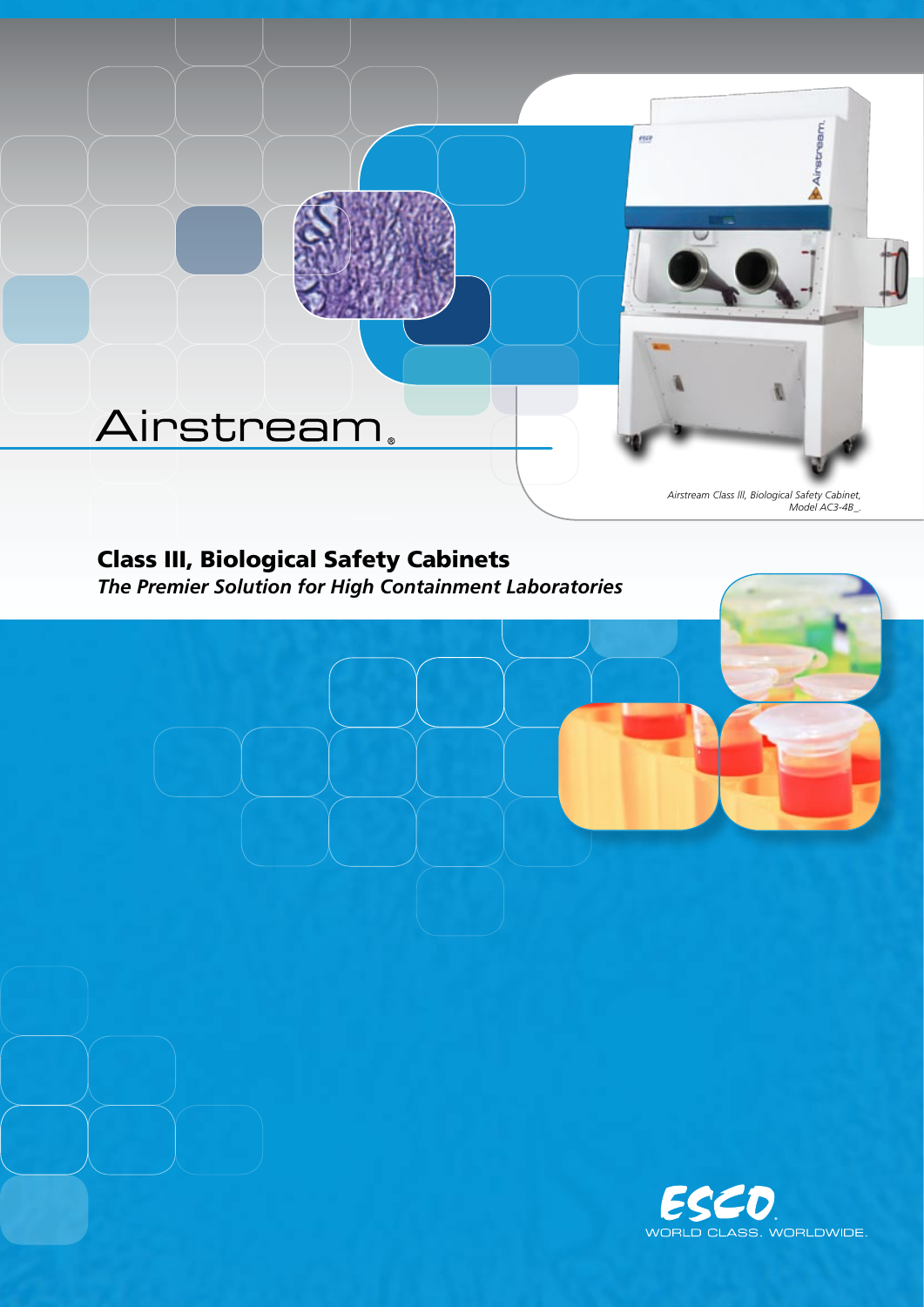





- Exhaust air is double-filtered through high-quality ULPA filters (per IEST-RP-CC-001.3) with typical efficiency of >99.999% for 0.1 to 0.3 micron particles, better than HEPA filters.
- Exclusive dual exhaust filters provide >100,000 times better protection than single-stage designs.
- Microprocessor-based Esco Sentinel™ Silver control system provides visual / audible alarms for airflow.
- $\blacksquare$  Magnehelic\* pressure gauge is mounted in the rear of the work zone for at-a-glance monitoring of work zone negative pressure.
- Neoprene™ gauntlets are single piece leak-tested glove assemblies which guarantee maximum protection.
- An integrated pass-through with interlocking doors permits materials transfer without risk of environmental contamination.
- Esco **ISOCIDE**<sup>™</sup> antimicrobial surface on all painted surfaces minimizes contamination.
- An angled cabinet front ensures an ergonomic working posture.
- Cabinet operates at negative pressure relative to the laboratory in order to prevent migration of pathogenic materials out of the work area.

*\*Registered trademark of Dwyer Instruments, Inc.*



*Airstream Class III Biological Safety Cabinet. Model AC3-4B\_.*

## Airstream.

Biological Safety Cabinets • **Class III Biological Safety Cabinets**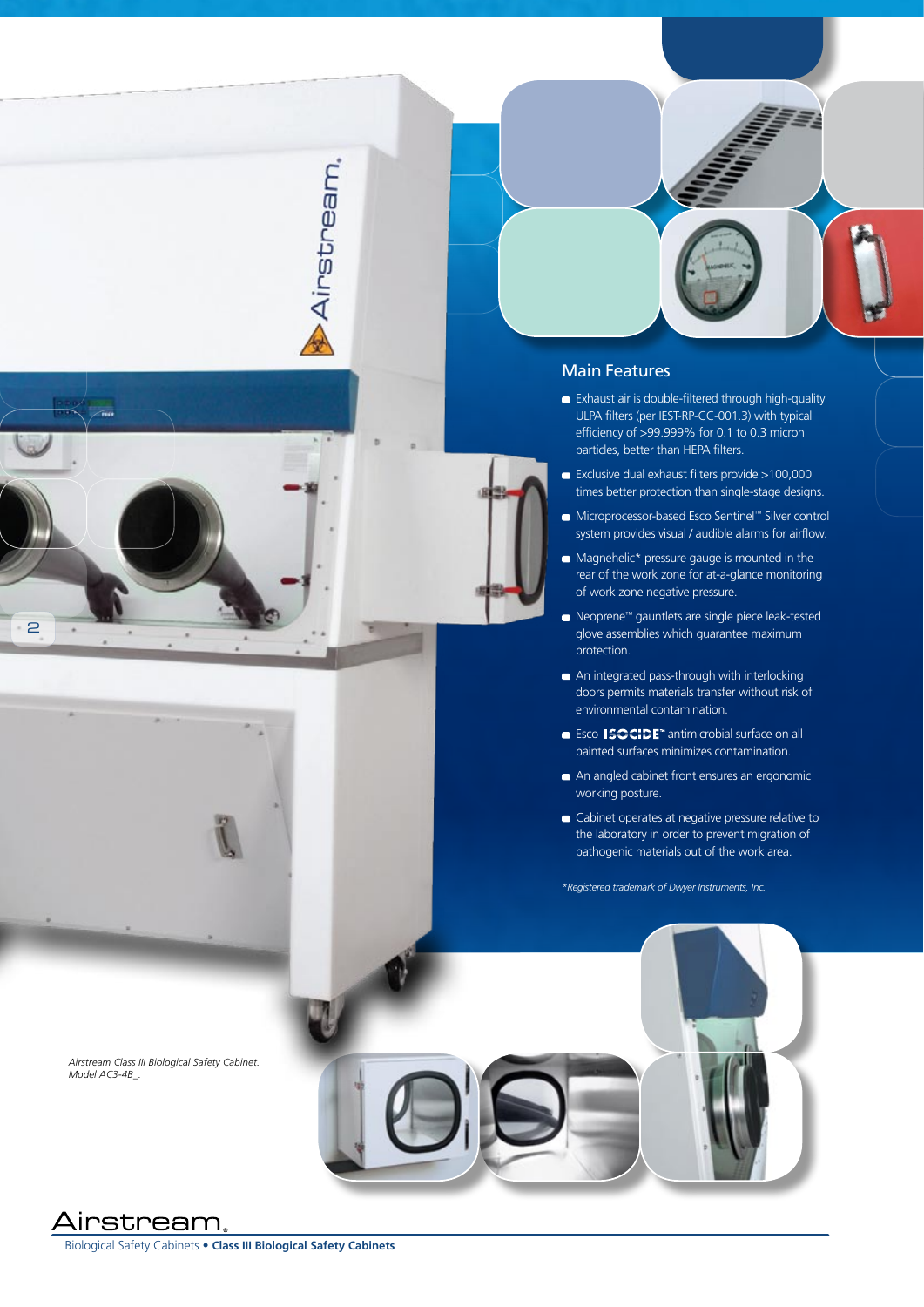

*Neoprene*™ *synthetic arm-length gauntlets are flame and abrasion resistant. Single piece, leak-tested assembly guarantees maximum protection. Black color allows the detection of leaks by visual means.*

#### **Containment and Protection**

The Esco Airstream Class III Biological Safety Cabinet provides the industry's best protection for high-hazard applications.

- Complete welded construction ensures an air-tight carcass for absolute containment, operator and environmental safety.
- Dual exhaust ULPA filters deliver superior protection - the combined typical efficiency of the two exhaust filters in series allows only 1 particle out of 10 billion (of 0.1 - 0.3 microns size) to penetrate. Filtration efficiency is even higher for particles larger than 0.3 microns or smaller than 0.1 microns.
- Inflow room air is ULPA filtered to establish product protection; unfiltered room air does not enter the work zone, preventing product contamination.
- Integrated pass-through with interlocking doors allows materials and equipment to be easily passed into the main chamber without the risk of environmental contamination.
- Magnehelic\* pressure gauge mounted in the rear wall of the work zone enables continuous monitoring of work zone negative pressure. *\*Registered trademark of Dwyer Instruments, Inc*

#### **Integrated Filtration System**

A combination of a supply ULPA filter and dual exhaust ULPA filters give the AC3 cabinet a fully integrated performance envelope for product, operator and environmental protection.

• ULPA filters (per IEST-RP-CC001.3), are tested to a typical efficiency of >99.999% for 0.1 to 0.3 micron particles; these provide better filtration capability than conventional HEPA filters that have a typical efficiency of >99.99% for 0.3 micron particles.

- Modern separator-less mini-pleat filter construction maximizes the filter surface area to extend filter life and eliminates possible filter media damage by thin and sharp aluminum separators used in conventional HEPA filter construction.
- The filter frame and media is constructed in accordance with EN1822 requirements for fire retardant properties
- The supply ULPA filter provides ISO Class 3 (per ISO14644.1) clean air to the work surface in a gentle vertical flow for product protection.
- The dual exhaust ULPA filters trap aerosols generated in the work area before air is exhausted to the room providing personnel and environmental protection.
- The exhaust filter media is protected from mechanical damage by an integrated metal screen guard, which is absent from conventional HEPA filters.

#### *Mini-pleat Separatorless Filter (left) vs. Conventional Aluminum Separator Filter (right)*



*Esco cabinets use Swedish Camfil Farr® mini-pleat filters without aluminum separators to increase filter efficiency, minimize the chance of leakage, and to prolong filter life. Filters include a lightweight aluminum frame for structural stability and elimination of swelling common to conventional wood frames.*

#### **Blower System**

The Airstream blower system is designed for high performance operation, maximum energy efficiency and minimal maintenance.



*Operator, Product and Environmental Protection The Esco Airstream Class III Biological Safety Cabinet (AC3) offers the highest possible level of containment and protection. The cabinet's airtight seal and advanced ULPA filtered laminar airflow provides product, operator and environmental protection and is suitable for use with agents assigned to Biosafety Levels 1, 2, 3 and 4. The AC3 is frequently used for work involving the deadliest biohazards, bacteria, viruses and microorganisms.*

- Dual fan design ensures cabinet containment and operator safety in the event of a single fan failure.
- The permanently lubricated direct-drive external rotor motor / blower reduces operating costs.
- The external rotor motor design allows for optimum cooling of the motor during extended operations and extends the motor bearing life.
- An integral blower hour meter tracks operating life and aids in predictive maintenance planning.

#### **Sentinel™ Microprocessor Control, Alarm, Monitoring System**

The Esco Sentinel™ microprocessor-based control system supervises operation of all cabinet functions.

#### **Esco ULPA Filter Efficiency**

 $(%)$ **Typical Penetration** 



*Independent supply and exhaust filters provide 99.999% typical efficiency for particle sizes of 0.1 to 0.3 microns. Airstream Series filters meet the IEST-RP-CC001.3 recommended practice for ULPA performance (USA), and EN 1822 for H14 performance (EU).*

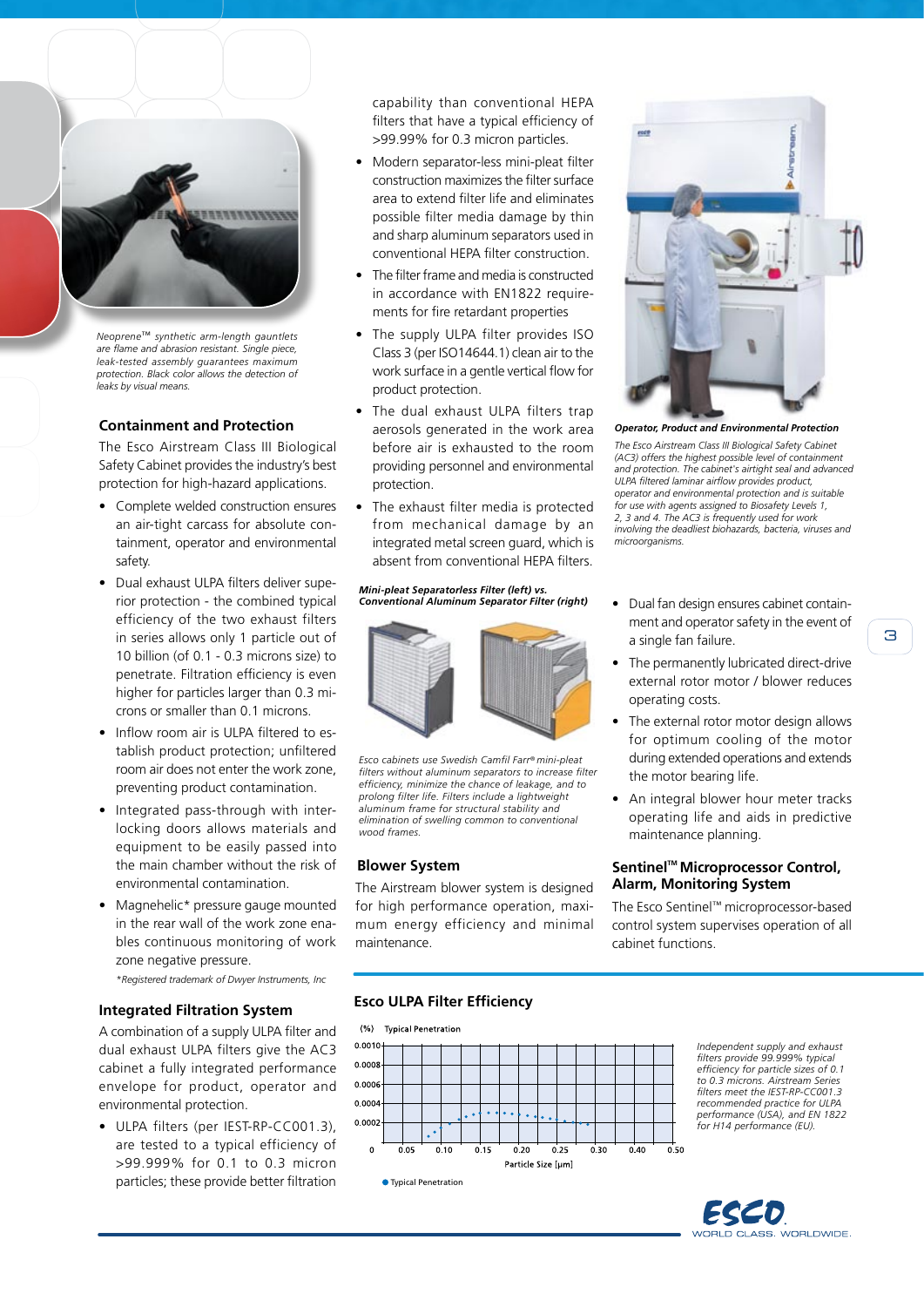

#### **Cabinet Filtration System**

Dynamic air barrier, inflow and forward-directed downflow air converge

- Ambient air is pulled into the cabinet  $\blacksquare$ through a disposable pre-filter, trapping larger particles and prolonging the life of main filter. Air is then passed through the downflow ULPA filter into the work zone as a vertical laminar flow air stream, bathing the work surface in clean air.
- $\blacksquare$ The uniform non-turbulent air stream protects against cross contamination within and throughout the work area.
- Near the work surface, the downflow air stream splits and exits the chamber through perforations around the perimeter of the work zone.

ULPA-filtered air

- **Unfiltered / potentially contaminated air** Room air / Inflow air
- Air from work zone passes through the  $\blacksquare$ first ULPA exhaust filter below the work surface, before traveling through internal ducting and exhausting to the laboratory environment after passing through the second ULPA exhaust filter located above the cabinet's main chamber.

| <b>Standards</b><br>Compliance | <b>Biosafety Cabinets</b> | <b>For Air Quality</b>                                                     | <b>For Filtration</b>                                                                                           | <b>For Electrical Safety</b>                                                                 |
|--------------------------------|---------------------------|----------------------------------------------------------------------------|-----------------------------------------------------------------------------------------------------------------|----------------------------------------------------------------------------------------------|
|                                | EN 12469, Europe          | ISO 14644.1 Class 3, Worldwide<br>IEST-G-CC1001, USA<br>IEST-G-CC1002, USA | IEST-RP-CC034.1, Worldwide<br>IEST-RP-CC007.1, Worldwide<br>IEST-RP-CC001.3, Worldwide<br>EN 1822 (H14), Europe | IEC 61010-1, Worldwide<br>EN 61010-1, Europe<br>UL 61010-1, USA<br>CAN/CSA-22.2, No. 61010-1 |

- 
- The control panel is located in the center of the cabinet and angled down for easy access by the operator.
- Cabinet airflow is monitored continuously and displayed on a bright, easyto-read LCD display.
- An integrated, temperature-compensated true airflow velocity sensor provides an accurate airflow reading despite room temperature fluctuation.
- All electronic parts are contained inside a plug-and-play module that permits easy exchange if required.
- Microprocessor software updates are available from Esco for download via the Internet.

Sentinel functions are factory set to default to ON or OFF, depending on worldwide destination and local preferences. Default settings can be user activated through the touchpad data entry access.

- Automatic start-up sequence will prepare the cabinet for normal operation and advise when safe conditions are established.
- An administrator controlled PIN (personal identification number) can be set to restrict access to main menu.

 $\overline{4}$   $\overline{ }$  • The control panel is located in the • The airflow alarm can be activated or • External surfaces are coated with Esco deactivated depending on user preference and nature of the work.

> Consult your Esco Operating Manual or contact your Sales Representative for information on user-preference programming capabilities built into the Sentinel™ microprocessor platform.

#### **Cabinet Construction**

**8"**

Robust construction and enhanced safety features qualify the cabinet for the most demanding laboratory applications. The cabinet is fully assembled and ready to install and operate when shipped.

- All stainless steel work surface is easy to clean.
- Optional electrical service fittings are located for easier access.
- Isocide™ antimicrobial coating to protect against surface contamination and inhibit bacterial growth. Isocide™ eliminates 99.9% of surface bacteria within 24 hours of exposure.
- Industrial grade support frame constructed of electro-galvanized steel with an abrasion resistant finish.

#### **Comfortable Ergonomic Design**

The AC3 cabinet is engineered for comfort, utility value and safety.

- The angled front improves reach into the work area and reduces glare from the glass surface.
- The instant-start 5000k fluorescent lamp operates on an electronic ballast to reduce heat, improve comfort and conserve energy.

#### **Glove Sizes**

- *To find out your glove size, measure (in inches) around your hand with a tape measure at the place indicated on the diagram. This measurement, in inches, is the closest to your glove size, i.e. 8" is equal to a glove size of 8.*
- *You should use your dominant hand, the right if you are righthanded, and the left if you are left-handed.*
- *Standard glove sizes available are 7, 8 (standard size) and 9. Specify when ordering.*

urstream.

Biological Safety Cabinets • **Class III Biological Safety Cabinets**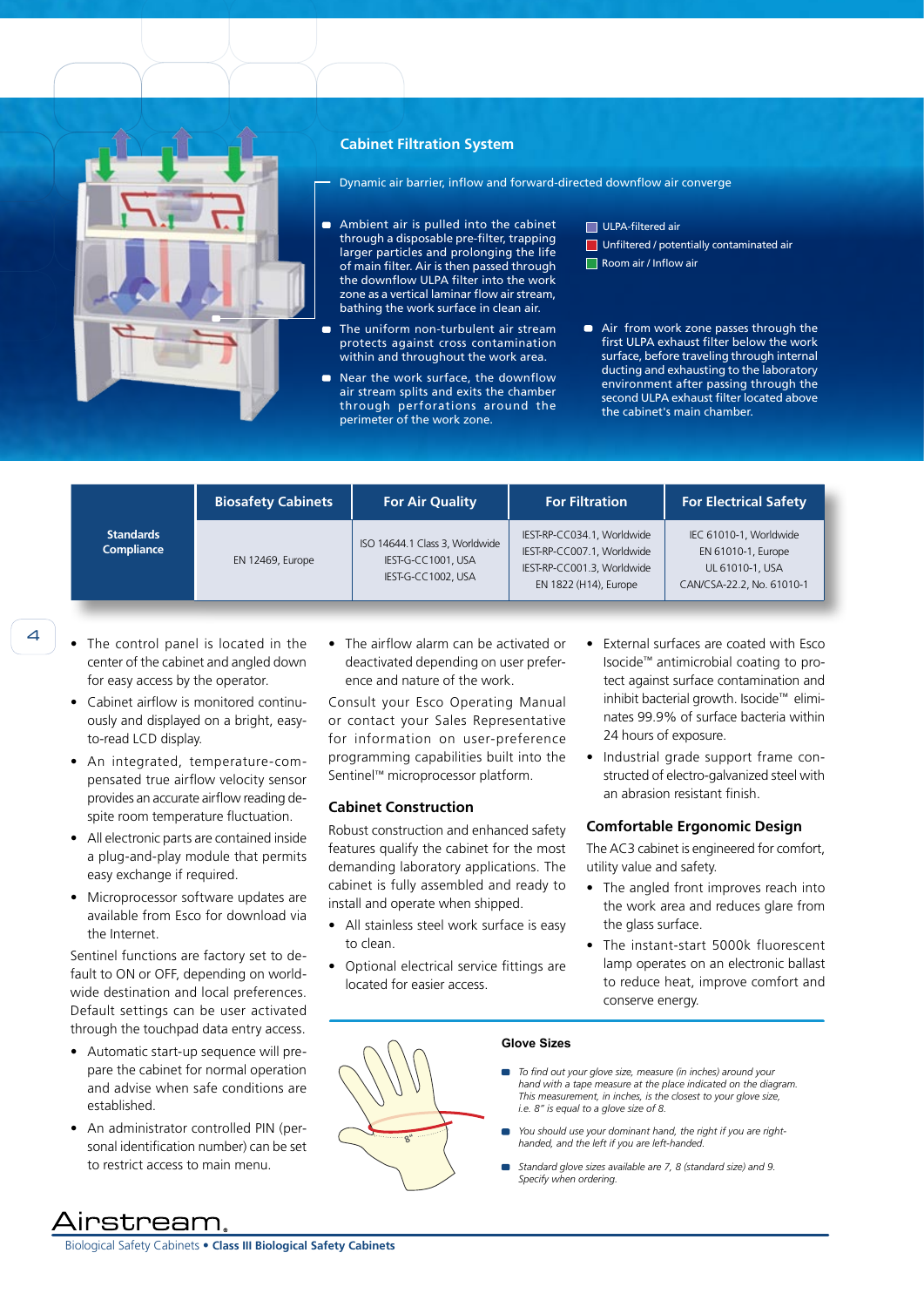

*Sentinel Microprocessor Control System, Programmable When programmed ON • the start-up sequence confirms status with Air Safe and local time display.*

- *the Personal Identification Number (PIN) access restricts unauthorized adjustments.*
- *an airflow alarm warns of deviations from normal velocities.*

- The lamp delivers uniform lighting to the work surface for greater comfort, reduced glare and improved productivity (see Technical Specifications).
- Neoprene™ synthetic arm-length gauntlets are flame and abrasion resistant. Single piece, leak-tested assembly guarantees maximum protection. Black color allows the detection of leaks by visual means.
- Glove ports are designed for easy and safe glove changing.

#### **Electrical Safety and Certification**

All components meet or exceed applicable safety requirements.

• Each cabinet is individually factory tested for electrical safety.

- Documentation specific to each cabinet serial number is maintained on file.
- All electrical components are UL-listed or recognized.

Contact Esco or your Sales Representative for site preparation information (see Electrical Specifications).

#### **Warranty**

The AC3 is warranted for 3 years excluding consumable parts and accessories.

- Each cabinet is shipped with a comprehensive User's Manual complete with a report documenting all test procedures.
- Additional IQ/OQ documentation is available upon request.

Contact your local Sales Representative for specific warranty details or documentation requests.

#### **Accessories and Options**

Esco offers a variety of options and accessories to meet local applications. Contact Esco or your local Sales Representative for ordering information.

#### *Electrical Outlets and Utility Fixtures*

- Electrical outlet, ground fault, North America
- Electrical outlet, Europe / Worldwide

#### *Cabinet Accessories*

- Germicidal UV lamp
	- Controlled by automatic UV lamp timer through Sentinel™ microprocessor control panel

### **ISOCIDE**<sup>"</sup> Antimicrobial Powder-Coating



*All exterior painted surfaces are powder-coated with Esco Isocide, an antimicrobial inhibitor to minimize contamination. Isocide is integrated into the coating substrate and cannot wash out or diminish by repeated cleaning. Performance results are available upon request. Contact Esco or your Esco Sales Representative for details.*

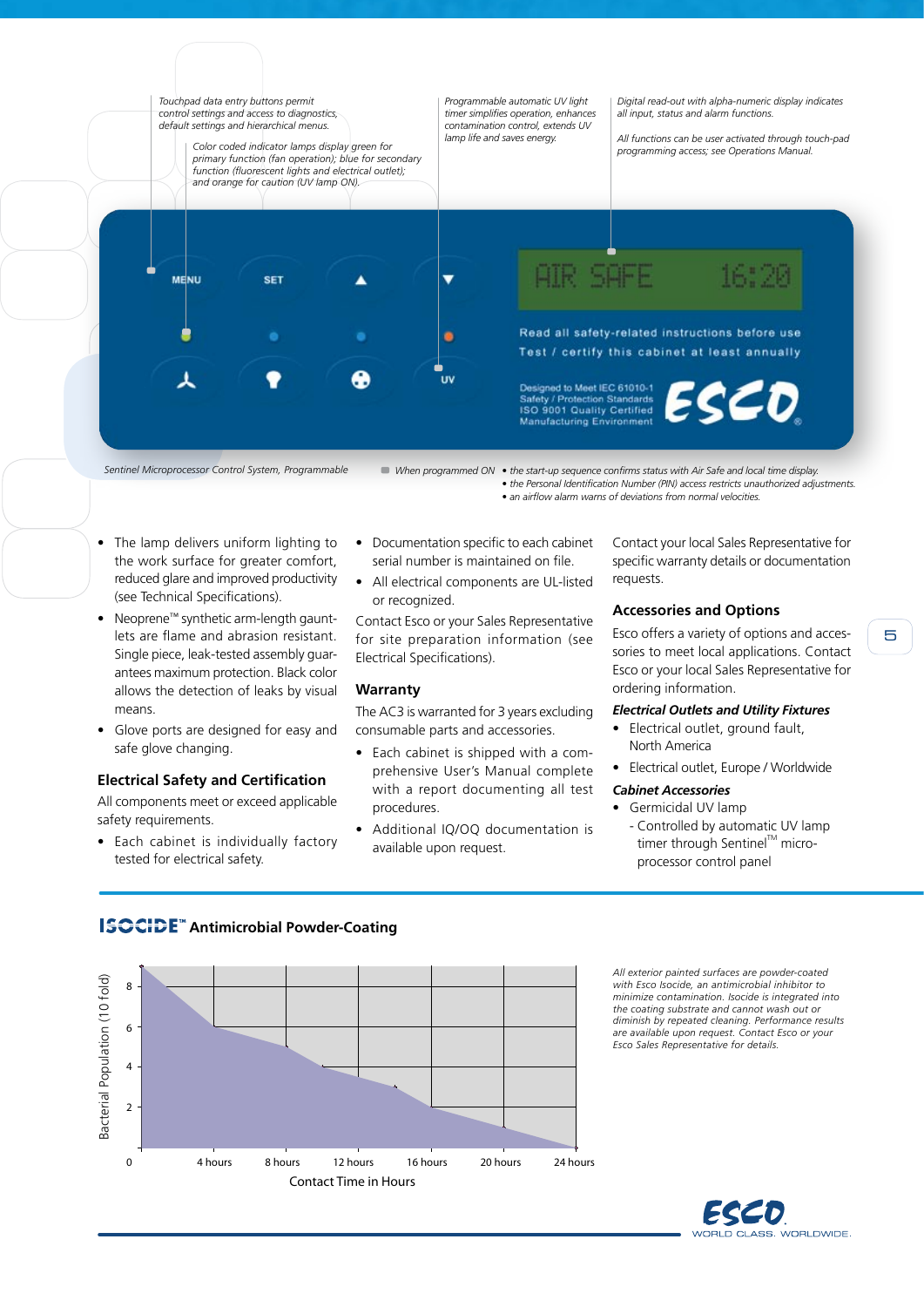| deneral Specifications, Alistream Class III, Biological Safety Cabinets                          |                              |                                                                                                                                      |                                                 |                                                 |  |  |  |
|--------------------------------------------------------------------------------------------------|------------------------------|--------------------------------------------------------------------------------------------------------------------------------------|-------------------------------------------------|-------------------------------------------------|--|--|--|
| Note to customer: Insert electrical voltage number into last model number digits _ when ordering |                              |                                                                                                                                      |                                                 |                                                 |  |  |  |
| <b>Model</b>                                                                                     |                              | $AC3-4B$                                                                                                                             | $AC3-5B$                                        | $AC3-6B$                                        |  |  |  |
| <b>Nominal Size</b>                                                                              |                              | 1.2 meters $(4')$                                                                                                                    | 1.5 meters (5')                                 | 1.8 meters (6')                                 |  |  |  |
| External Dimensions (W x D x H)                                                                  |                              | 1665 x 850 x 2250 mm<br>65.6" x 33.5" x 88.6"                                                                                        | 1970 x 850 x 2250 mm<br>77.6" x 33.5" x 88.6"   | 2275 x 850 x 2250 mm<br>89.6" x 33.5" x 88.6"   |  |  |  |
| Internal Work Area, Dimensions<br>$(W \times D \times H)$                                        |                              | 1340 x 560 x 650 mm<br>52.8" x 22.0" x 25.6"                                                                                         | 1645 x 560 x 650 mm<br>64.8" x 22.0" x 25.6"    | 1950 x 560 x 650 mm<br>76.8" x 22.0" x 25.6"    |  |  |  |
| Internal Work Area, Space                                                                        |                              | $0.75$ m <sup>2</sup> (8.1 sq.ft)                                                                                                    | $0.92 \text{ m}^2 (9.9 \text{ sq.ft})$          | $1.09$ m <sup>2</sup> (11.7 sq.ft)              |  |  |  |
| <b>Number of Gloves Ports</b>                                                                    |                              | 2 ports                                                                                                                              | 4 ports                                         | 4 ports                                         |  |  |  |
| Glove Type & Sizes Available                                                                     |                              | Neoprene™ polychloroprene synthetic rubber gauntlets.<br>Available in sizes 7, 8 (standard size) and 9                               |                                                 |                                                 |  |  |  |
| <b>Initial Airflow Volume</b>                                                                    |                              | 603 m <sup>3</sup> /h (355 cfm)                                                                                                      | 756 m <sup>3</sup> /h (445 cfm)                 | 902 m <sup>3</sup> /h (531 cfm)                 |  |  |  |
| Negative Work Zone Pressure                                                                      |                              | -275 Pa (-1.1" Wg)                                                                                                                   |                                                 |                                                 |  |  |  |
| Pre-Filter                                                                                       |                              | Disposable and non-washable polyester fibers with 85% arrestance / EU3 rated                                                         |                                                 |                                                 |  |  |  |
| <b>ULPA Filter Typical Efficiency</b><br>(Downflow, 1st Exhaust, 2nd Exhaust)                    |                              | Typical: 99.999% at 0.1 to 0.3 µm and MPPS                                                                                           |                                                 |                                                 |  |  |  |
| Sound<br>Emission<br>(Typical)*                                                                  | <b>NSF 49</b>                | $<$ 54 dBA                                                                                                                           | $<$ 55 dBA                                      | $<$ 56 dBA                                      |  |  |  |
|                                                                                                  | EN 12469                     | $<$ 51 dBA                                                                                                                           | $<$ 52 dBA                                      | $<$ 53 dBA                                      |  |  |  |
| Fluorescent Light Intensity At Zero<br>Ambient                                                   |                              | >2000 Lux (>186 foot candles)                                                                                                        | >1800 Lux (>167 foot candles)                   | >2000 Lux (>186 foot candles)                   |  |  |  |
| Cabinet                                                                                          | Main Body                    | 1.5 mm (0.06") 16 gauge electro-galvanized steel with white oven-baked<br>epoxy-polyester Isocide antimicrobial powder coated finish |                                                 |                                                 |  |  |  |
| Construction                                                                                     | Work Zone                    | 1.2 mm (0.05") 18 gauge stainless steel, type 304, with 4B finish                                                                    |                                                 |                                                 |  |  |  |
| Electrical**                                                                                     | 220-240V, AC, 50Hz, 1Ø       | AC3-4B1                                                                                                                              | AC3-5B1                                         | AC3-6B1                                         |  |  |  |
|                                                                                                  | Cabinet Full Load Amps (FLA) | 3A                                                                                                                                   | 3A                                              | 3A                                              |  |  |  |
|                                                                                                  | Optional Outlets FLA         | 5A                                                                                                                                   | 5A                                              | 5A                                              |  |  |  |
|                                                                                                  | <b>Cabinet Nominal Power</b> | 361W                                                                                                                                 | 430W                                            | 455 W                                           |  |  |  |
|                                                                                                  | Cabinet BTU                  | 1232                                                                                                                                 | 1467                                            | 1553                                            |  |  |  |
|                                                                                                  | 110-120V, AC, 60Hz, 1Ø       | $AC3-4B2$                                                                                                                            | AC3-5B2                                         | AC3-6B2                                         |  |  |  |
|                                                                                                  | Cabinet Full Load Amps (FLA) | 10 A                                                                                                                                 | 11.5A                                           | 11.5A                                           |  |  |  |
|                                                                                                  | <b>Optional Outlets FLA</b>  | 5A                                                                                                                                   | 5A                                              | 5A                                              |  |  |  |
|                                                                                                  | <b>Cabinet Nominal Power</b> | 536W                                                                                                                                 | 586W                                            | 620.5 W                                         |  |  |  |
|                                                                                                  | Cabinet BTU                  | 1829                                                                                                                                 | 2000                                            | 2117                                            |  |  |  |
| Net Weight                                                                                       |                              | 498 kg (1096 lbs)                                                                                                                    | 598 kg (1316 lbs)                               | 676 kg (1487 lbs)                               |  |  |  |
| <b>Shipping Weight</b>                                                                           |                              | 606.5 kg / 1337 lbs                                                                                                                  | 615 kg / 1356 lbs                               | 720 kg / 1587 lbs                               |  |  |  |
| <b>Shipping Dimensions,</b><br>Maximum (W x D x H)                                               |                              | 2600 x 1950 x 1320 mm<br>102.4" x 76.8" x 52.0"                                                                                      | 2600 x 2150 x 1320 mm<br>102.4" x 84.6" x 52.0" | 2600 x 2150 x 1320 mm<br>102.4" x 84.6" x 52.0" |  |  |  |
| Shipping Volume, Maximum                                                                         |                              | $6.69$ m <sup>3</sup> (236 cu.ft.)                                                                                                   | $7.38 \text{ m}^3$ (261 cu.ft.)                 | $7.38 \text{ m}^3$ (261 cu.ft.)                 |  |  |  |

#### **General Specifications, Airstream Class lll, Biological Safety Cabinets**

*\* Noise reading in open field condition/ anechoic chamber.* 

*\*\* Additional voltages may be available; contact Esco for ordering information.*

#### *(Cont.)*

- Emission of 253.7 nanometers for most efficient decontamination
- Ergonomic lab chair
	- Laboratory grade construction, meets Class 100 cleanliness; alcohol resistant PVC materials
	- Adjustable height 395-490 mm (15.6"- 19.3")
- Ergonomic foot rest

Airstream.

- Angled, helps maintain proper posture

- Adjustable height
- Anti-skid coating, chemical resistant finish
- Formalin vaporizer

*The Airtsream Class lll Biological Safety Cabinet is available in all stainless steel construction for pharmaceutical grade applications, contact Esco or your Sales Representative for more details.*



Biological Safety Cabinets • **Class III Biological Safety Cabinets**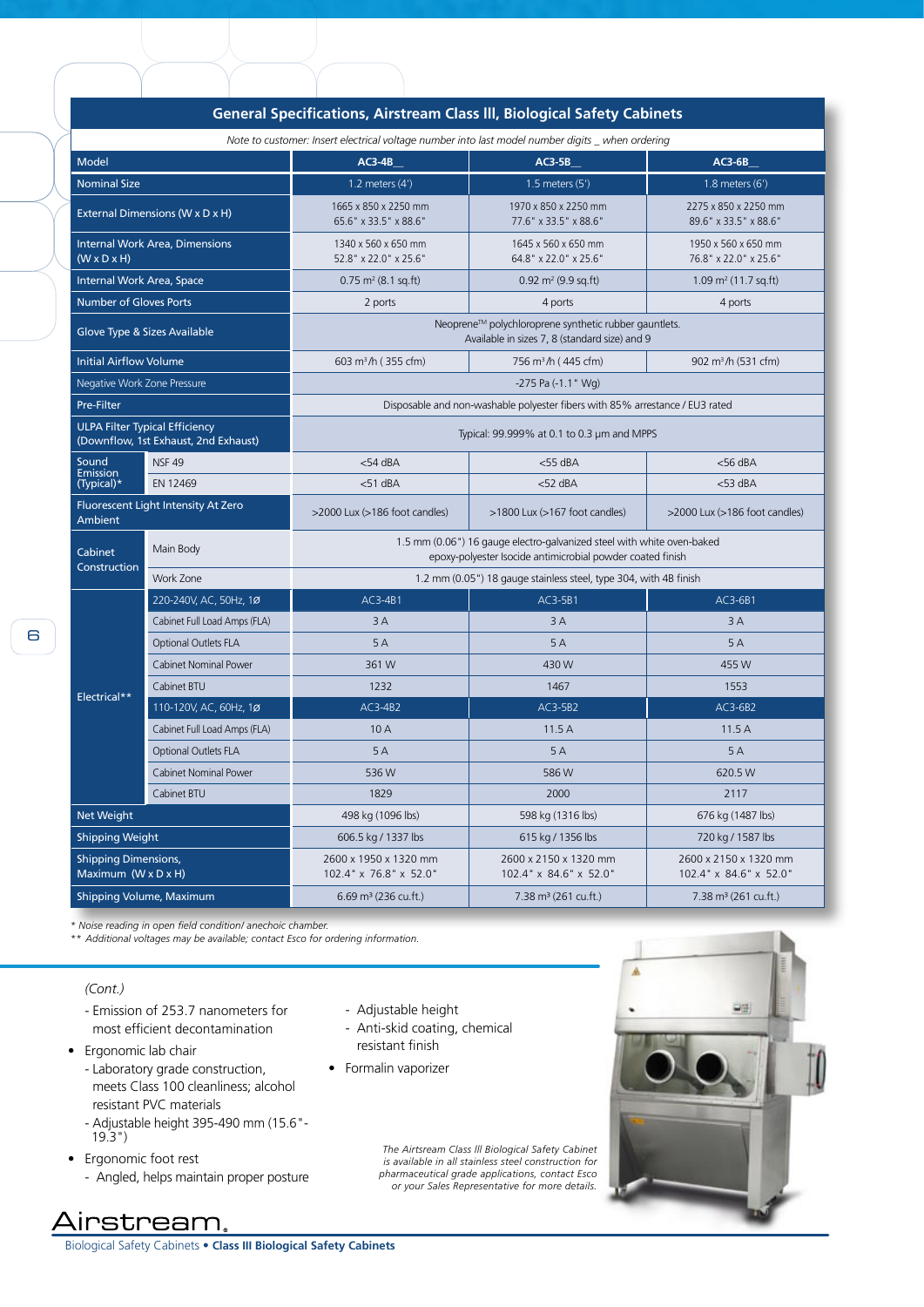



- *3. Pre- filter*
- *4. Electrical & electronics panel*
- *5. ULPA filter (downflow)*
- *6. Fluorescent light*
- 
- *9. First exhaust blower*
- *10. Second exhaust ULPA filter*
- *11. Second exhaust blower*
- *12. UV lamps (optional)*

*\*NIOSH Alert: If biosafety cabinets are used for minute quantities of volatile toxic chemicals and trace amounts of radionucleotides, they must be exhausted through properly functioning exhaust canopies.*

- *Retrofit Kit™ provisions (2 outlets in work zone*
- *one on each side) 15. Exhaust collar (optional)\**



7